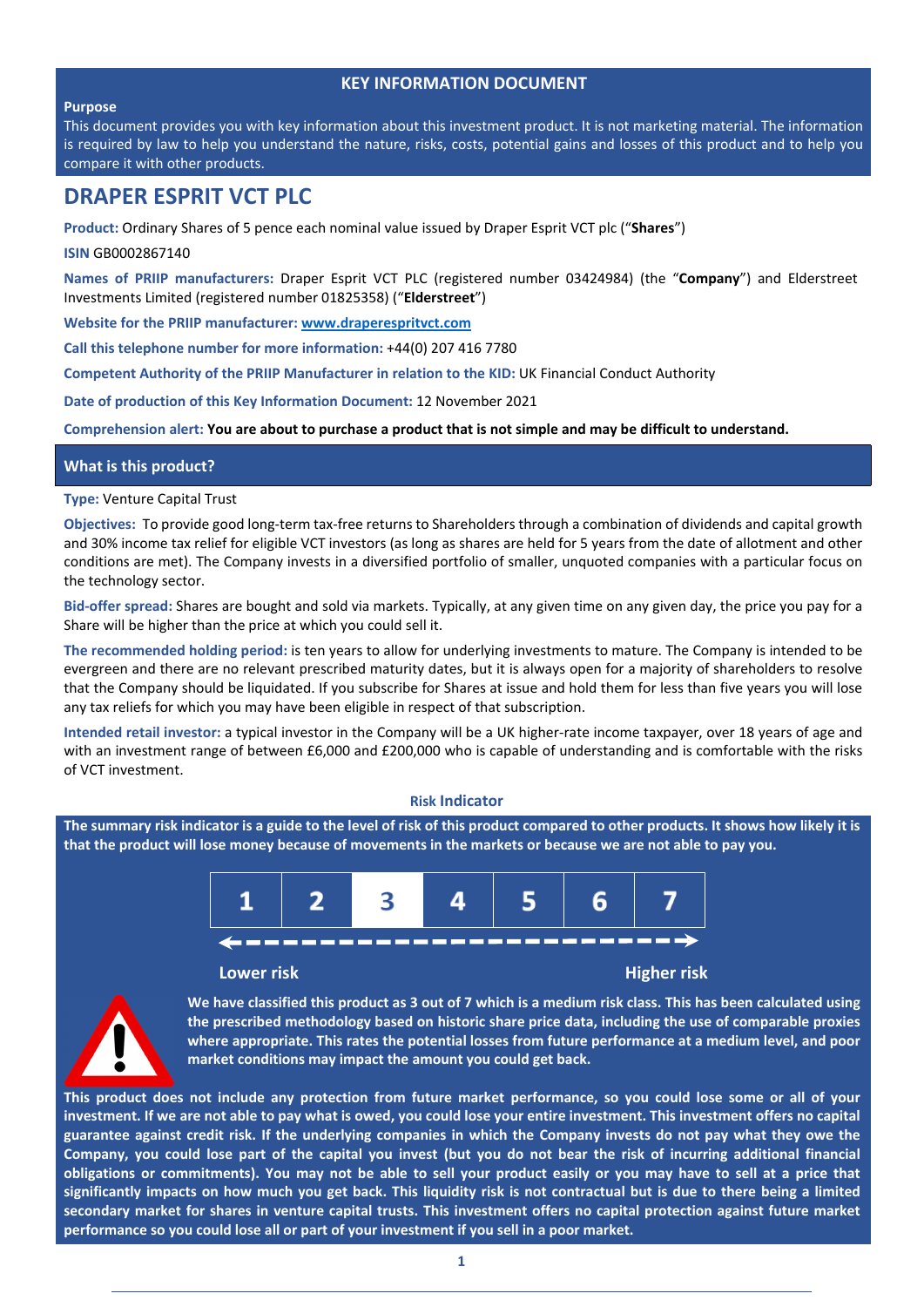# **Performance Scenarios**

**The table below** shows the money you could get back over the next ten years, under different scenarios, assuming that you invest £10,000. The scenarios shown illustrate how your investment could perform. You can compare them with the scenarios of other products. The scenarios presented are an estimate of future performance based on evidence from the past and are not an exact indicator of what your returns will be. Your returns will depend on how the market performs and how long you keep the investment. The stress scenario shows what you might get back in extreme market circumstances, and it does not take into account the situation where we are not able to pay you.

| <b>Investment Scenarios</b> |                                     | 1 year    | 5 years  | 10 years<br>(recommended<br>holding period) |
|-----------------------------|-------------------------------------|-----------|----------|---------------------------------------------|
| <b>Stress scenario</b>      | What you might get back after costs | £5,303    | £6,340   | £5,117                                      |
|                             | Average return each year            | $-46.97%$ | $-8.71%$ | $-6.48%$                                    |
| Unfavourable scenario       | What you might get back after costs | £9,523    | £10,280  | £12,074                                     |
|                             | Average return each year            | $-4.77%$  | 0.55%    | 1.90%                                       |
| Moderate scenario           | What you might get back after costs | £10,479   | £12,880  | £16,670                                     |
|                             | Average return each year            | 4.79%     | 5.19%    | 5.24%                                       |
| <b>Favourable scenario</b>  | What you might get back after costs | £11,714   | £16,395  | £23,380                                     |
|                             | Average return each year            | 17.14%    | 10.39%   | 8.86%                                       |

# **What happens if Draper Esprit VCT plc is unable to pay out?**

The value of the Shares and the income derived from them is dependent on the performance of the Company's underlying investments and can fluctuate. Investors could lose all or part of their investment. Your capital is at risk. As a shareholder of the Company, you would not be able to make a claim to the Financial Services Compensation Scheme about the Company in the event that the Company is unable to pay out.

# **What are the costs?**

The Reduction in Yield (RIY) shows what impact the total costs you pay will have on the investment return you might get. The total costs take into account one‐off, ongoing and incidental costs. The amounts shown here are the cumulative costs of the product itself, for three different holding periods. The figures assume you invest £10,000. The figures are estimates and may change in the future.

# **Costs over time**

The person selling you or advising you about this product may charge you other costs. If so, this person will provide you with information about these costs and show you the impact that all costs will have on your investment over time.

| <b>Investment Scenarios</b>     | If you cash in after  | If you cash in after | If you cash in after |
|---------------------------------|-----------------------|----------------------|----------------------|
|                                 | $1$ vear <sup>*</sup> | 5 years              | 10 years             |
| <b>Total costs</b>              | £931                  | £2,837               | £6,788               |
| Impact on return (RIY) per year | 9.31%                 | 4.27%                | 3.66%                |

\*This product may not be easy to realise. This means it is difficult to estimate how much you would get back when you attempt to realise your investment. You will either be unable to realise your investment or you will have to pay high costs or make a large loss if you do so. You will also lose tax reliefs gained on subscription if you sell within five years.